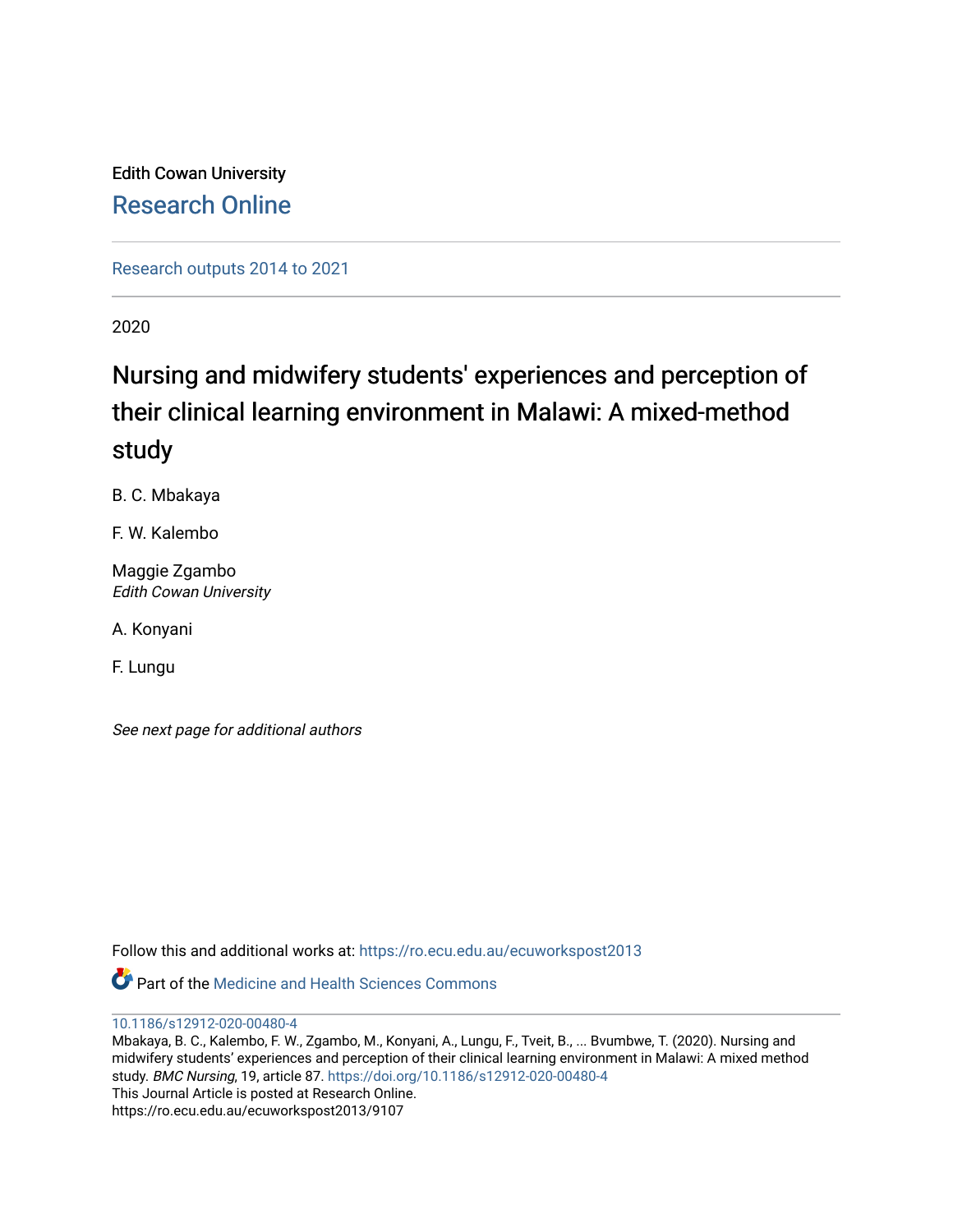# Authors

B. C. Mbakaya, F. W. Kalembo, Maggie Zgambo, A. Konyani, F. Lungu, B. Tveit, A. Kaasen, M. Simango, and T. Bvumbwe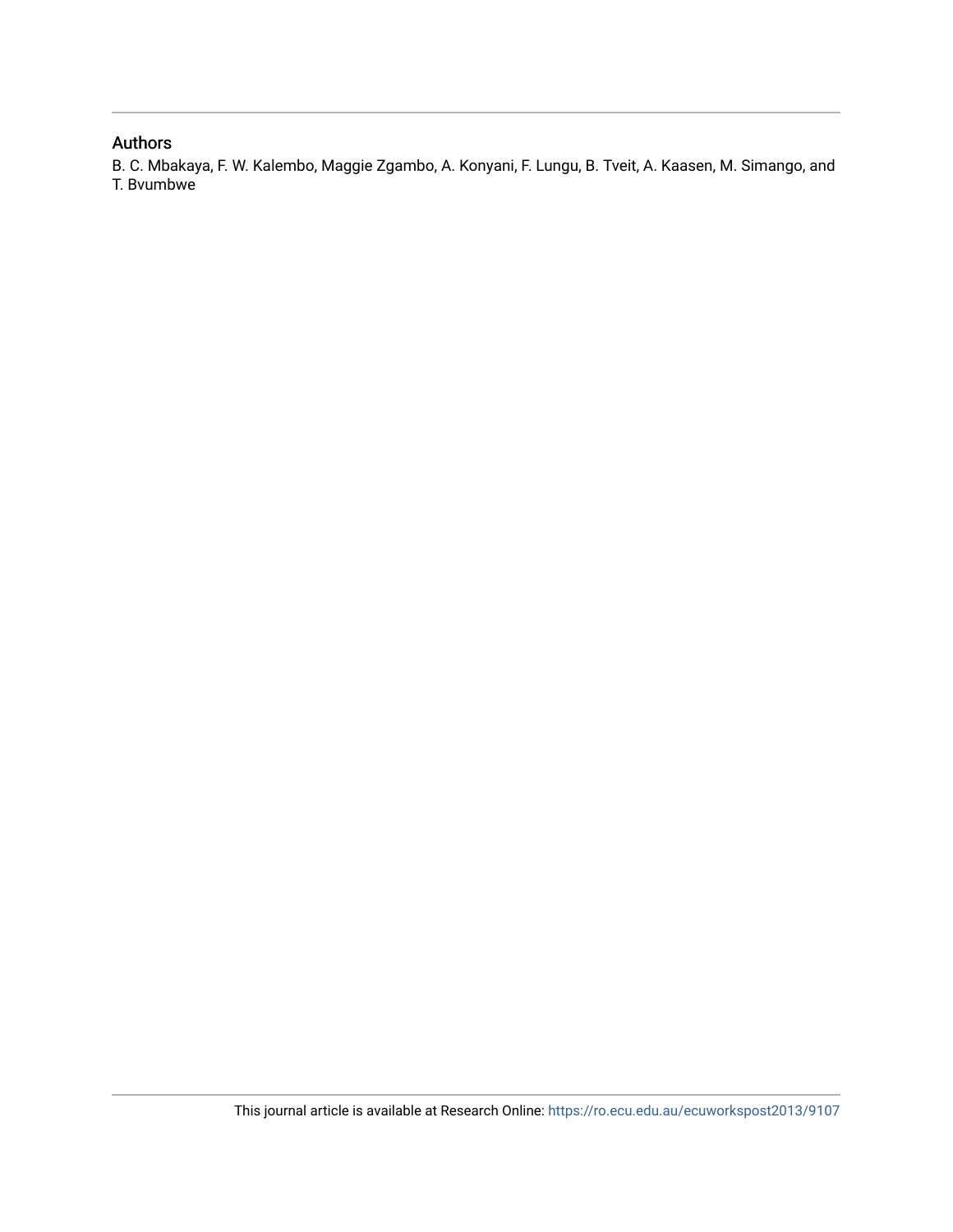Mbakaya et al. BMC Nursing (2020) 19:87 https://doi.org/10.1186/s12912-020-00480-4

# Nursing and midwifery students' experiences and perception of their clinical learning environment in Malawi: a mixedmethod study



B. C. Mbakaya<sup>1\*</sup>�[,](http://orcid.org/0000-0002-4705-9064) F. W. Kalembo<sup>2,3</sup>, M. Zgambo<sup>1,4</sup>, A. Konyani<sup>2</sup>, F. Lungu<sup>2</sup>, B. Tveit<sup>5</sup>, A. Kaasen<sup>6</sup>, M. Simango<sup>7</sup> and T. Byumbwe<sup>2</sup>

# Abstract

**Background:** The clinical learning environment is an important part of the nursing and midwifery training as it helps students to integrate theory into clinical practice. However, not all clinical learning environments foster positive learning. This study aimed to assess the student nurses and midwives' experiences and perception of the clinical learning environment in Malawi.

Methods: A concurrent triangulation mixed methods research design was used to collect data from nursing and midwifery students. Quantitative data were collected using a Clinical Learning Environment Inventory, while qualitative data were collected using focus group discussions. The Clinical Learning Environment Inventory has six subscales of satisfaction, involvement, individualisation, innovation, task orientation and personalisation. The focus group interview guide had questions about clinical learning, supervision, assessment, communication and resources. Quantitative data were analysed by independent t-test and multivariate linear regression and qualitative data were thematically analysed.

Results: A total of 126 participants completed the questionnaire and 30 students participated in three focus group discussions. Satisfaction subscale had the highest mean score ( $M = 26.93$ ,  $SD = 4.82$ ) while individualisation had the lowest mean score ( $M = 18.01$ , SD = 3.50). Multiple linear regression analysis showed a statistically significant association between satisfaction with clinical learning environment and personalization ( $\beta$  = 0.50,  $p$  = < 0.001), and task orientation  $(β =0.16 p = 0.05)$ . Teaching and learning resources, hostile environment, poor relationship with a qualified staff, absence of clinical supervisors, and lack of resources were some of the challenges faced by students in their clinical learning environment.

**Conclusion:** Although satisfaction with clinical learning environment subscale had the highest mean score, nursing and midwifery students encountered multifaceted challenges such as lack of resources, poor relationship with staff and a lack of support from clinical teachers that negatively impacted on their clinical learning experiences. Training institutions and hospitals need to work together to find means of addressing the challenges by among others providing resources to students during clinical placement.

**Keywords:** Nursing, Midwifery, Students, Satisfaction, Learning, Environment

<sup>&</sup>lt;sup>1</sup>Nursing Department, St John's Institute for Health, Mzuzu, Malawi Full list of author information is available at the end of the article



<sup>©</sup> The Author(s), 2020 **Open Access** This article is licensed under a Creative Commons Attribution 4.0 International License, which permits use, sharing, adaptation, distribution and reproduction in any medium or format, as long as you give appropriate credit to the original author(s) and the source, provide a link to the Creative Commons licence, and indicate if changes were made. The images or other third party material in this article are included in the article's Creative Commons licence, unless indicated otherwise in a credit line to the material. If material is not included in the article's Creative Commons licence and your intended use is not permitted by statutory regulation or exceeds the permitted use, you will need to obtain permission directly from the copyright holder. To view a copy of this licence, visit [http://creativecommons.org/licenses/by/4.0/.](http://creativecommons.org/licenses/by/4.0/) The Creative Commons Public Domain Dedication waiver [\(http://creativecommons.org/publicdomain/zero/1.0/](http://creativecommons.org/publicdomain/zero/1.0/)) applies to the data made available in this article, unless otherwise stated in a credit line to the data.

<sup>\*</sup> Correspondence: [bcmbakaya@gmail.com](mailto:bcmbakaya@gmail.com) <sup>1</sup>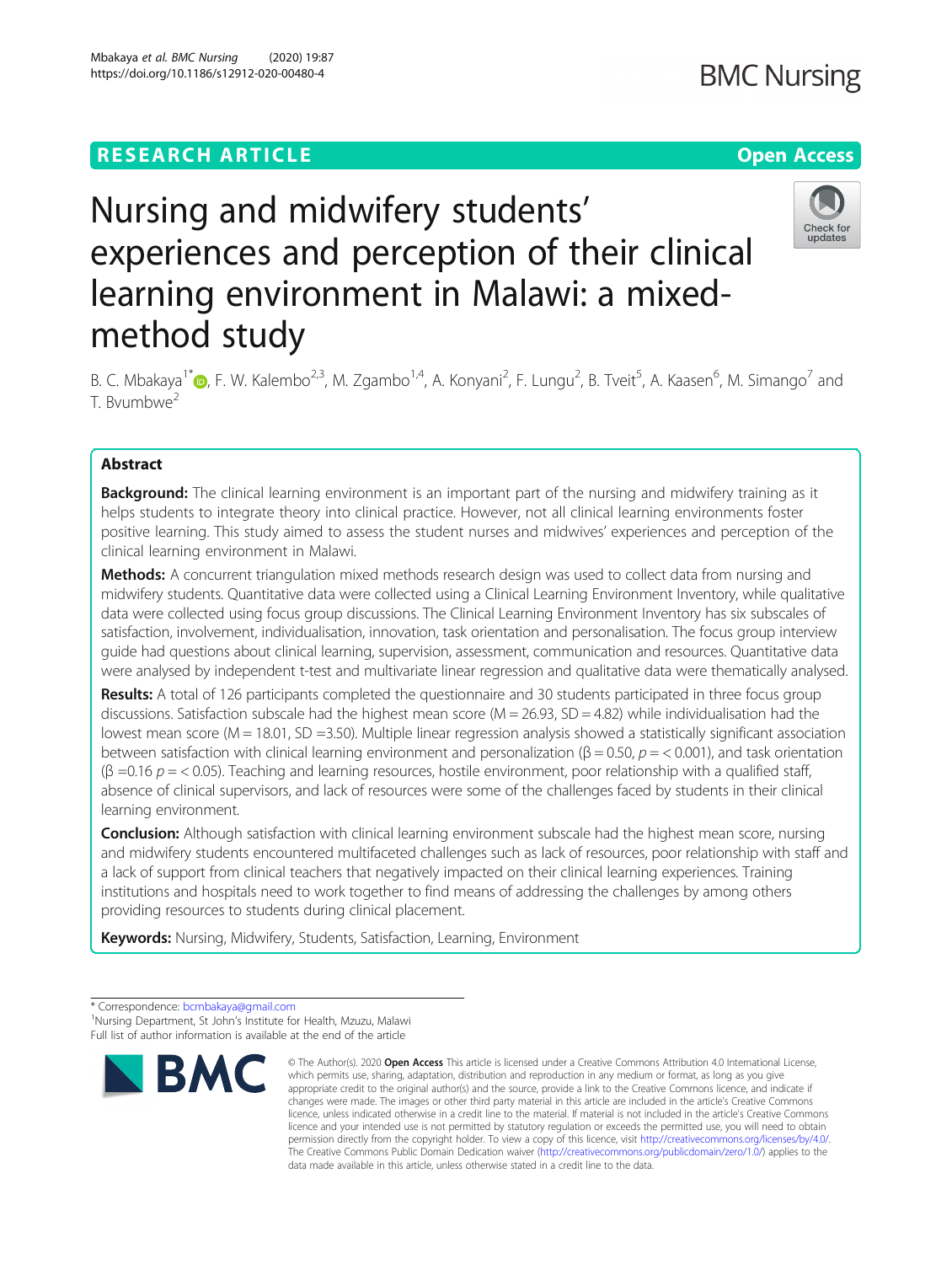# Background

Clinical learning environment plays an important role in influencing students' learning behaviours and acquisition of nursing and midwifery clinical competencies  $[1-3]$  $[1-3]$  $[1-3]$ . The clinical learning environment enables students to bridge the theory-practice gap and obtain the critical skills neces-sary for clinical decision making [\[3\]](#page-14-0). Nursing and midwifery students spend more time in clinical settings than in the classroom during their training period to facilitate the acquisition of clinical skills [\[4\]](#page-14-0). According to Flott and Linden [\[5](#page-14-0)], the clinical learning environment includes four attributes that impact student learning: the physical space, psychosocial and interaction factors, organisational culture, and teaching and learning components.

The physical space encompasses the environment and resources that influence learning [[6\]](#page-14-0) including equipment, facilities, learning tools and standard procedures [[2\]](#page-14-0). While teaching hospitals need to have good facilities, equipment, and learning tools to improve the clinical learning experience of nursing and midwifery students, many hospitals in Malawi and other sub-Saharan Africa countries lack such resources [\[7](#page-14-0), [8](#page-14-0)]. However, inadequate teaching resources in hospitals is also evident in high-income countries. A qualitative study among undergraduate nursing students in Norway identified lack of equipment, and unfamiliar, old and outdated equipment as challenges to the physical learning environment [[2\]](#page-14-0). The scarcity of resources has a negative impact on students' learning as they are forced to improvise when providing nursing care to patients [\[2](#page-14-0)]. The clinical learning environment, therefore, should be well resourced and organised to enhance the acquisition of knowledge and skills.

The psychosocial and interaction factors of the clinical environment encompass communication, behaviours and attitudes displayed by a qualified healthcare worker, clinical instructors and students that influence clinical learning [[9\]](#page-14-0). Students have identified lack of clearly stipulated expectations in the clinical learning environment as one of the significant challenges that are faced during their clinical practicum [\[2\]](#page-14-0). Furthermore, the authors of an Iranian study reported that clinical instructors, who were verbally abusive, created a hostile learning environment that demotivated students to perform procedures in the ward [[10](#page-14-0)]. Contrarywise, authors of another Iranian study reported that avoiding yelling or use of harsh words by clinical instructors when communicating with students in the ward, enhanced positive clinical learning experience [[9](#page-14-0)].

Organisation culture is another important component of the clinical learning environment. It is related to the healthcare managers' perception of nursing education, organisational policies related to students scope of practice and the provision of quality care to patients [\[9](#page-14-0), [11\]](#page-14-0). Nursing managers have the responsibility to guide and give adequate time to qualified nurses to support students [[12](#page-14-0)]. The nursing managers need to promote a culture of learning and teaching through equipping staff with knowledge and skills to support students, assigning qualified staff to partner with students on a shift, and allocating reasonable workload to qualified nurses to allow time to teach students [\[12\]](#page-14-0).

The teaching and learning components involve the process and effectiveness of teaching, supervising and evaluating students in the clinical area by their clinical instructors. Literature shows that students acquire clinical competencies most effectively in the clinical environments where they participate in the provision of care and work alongside healthcare staff that support and encourage learning  $[13, 14]$  $[13, 14]$  $[13, 14]$  $[13, 14]$  $[13, 14]$ . The process of how the required competencies are acquired needs close monitoring to make sure that the clinical learning program fits the purpose. Nursing students are evaluated in clinical learning environments where skills and knowledge are applied to patient care [\[5](#page-14-0)]. Nonetheless, qualitative findings from two studies conducted in South Africa and Tanzania demonstrated that students lacked adequate clinical supervision because clinical facilitators were often not available or were spending less time with them in the clinical area [\[15](#page-14-0), [16\]](#page-14-0).

Like other resource-limited countries, Malawi has a critical shortage of nurses. For example, the current nurses to population ratio is 3.4:10,000, which is a third of the World Health Organisation (WHO) standard recommendation [[17\]](#page-14-0). Nursing and midwifery institutions in Malawi have responded to the critical shortage of nurses by increasing enrolment numbers of students. In addition, teaching institutions in Malawi have integrated nursing and midwifery training courses to meet the demand for nurses and midwives in the country. The integrated program involves students completing both midwifery and nursing units during their training program. However, these strategies are depleting the already limited resources at the teaching hospitals that are allocated with large numbers of students per period for clinical practice. Furthermore, nurses in Malawi report lacking resources, feeling exhausted and failing to support students because of high workloads [\[17](#page-14-0)]. Although nurses in Malawi feel less equipped to adequately support students during their clinical practice, little is understood about the experiences and perceptions of student nurses and midwives of their clinical learning environment. Therefore, this study was undertaken to respond to the following specific research questions: 1). What are the nursing students' experiences and perception of their clinical learning environment; and 2). What are the psychosocial characteristics of the clinical learning environment that are associated with satisfaction with the clinical learning environment?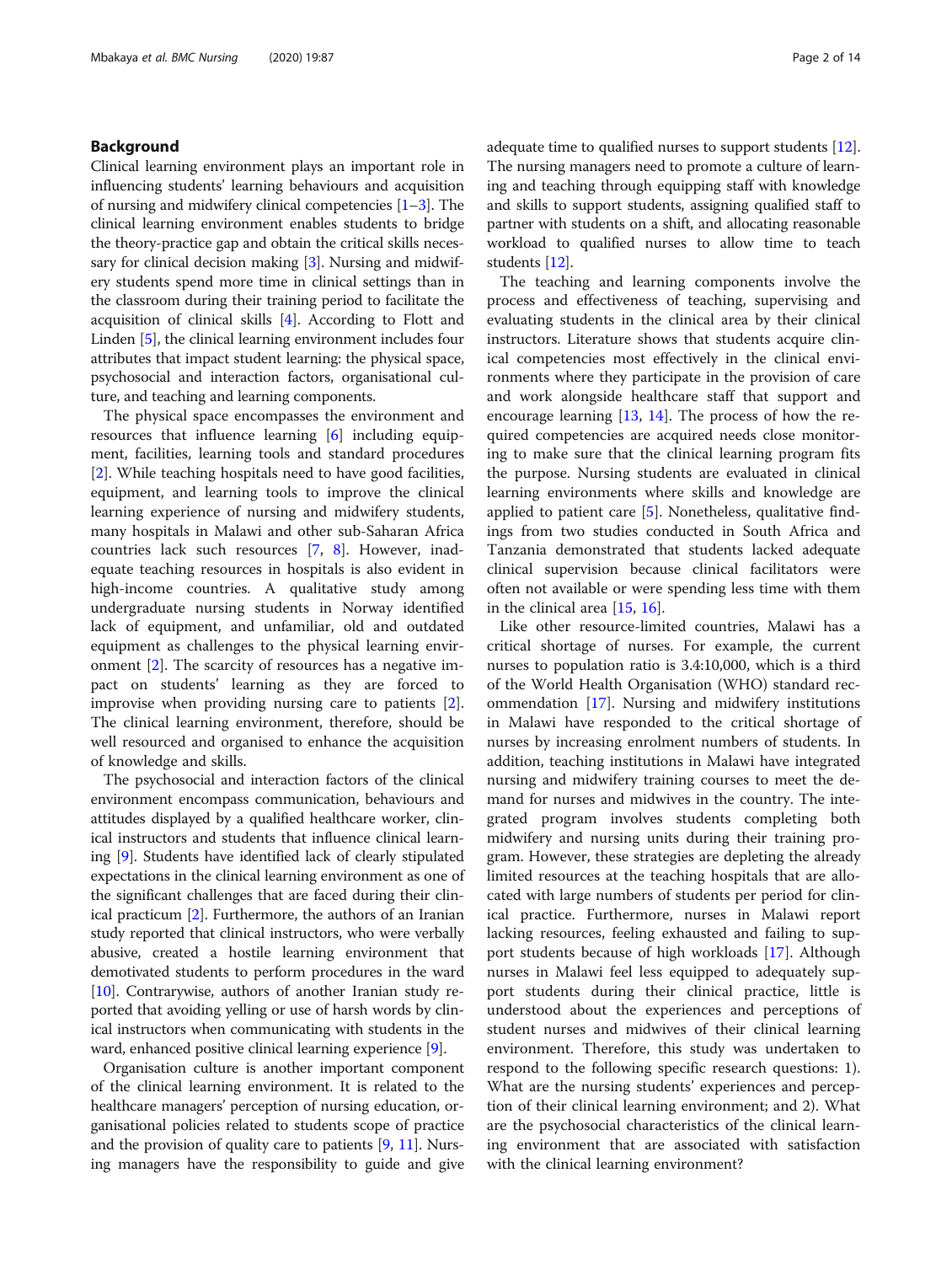# Methods

# Study design

This study used a concurrent triangulation mixedmethods design [[18\]](#page-14-0). Quantitative and qualitative data were collected concurrently, analysed separately, and the results were compared. While the quantitative part of the study helped to establish the student nurses' levels of satisfaction with their clinical environment, the qualitative component provided a rich account of the students' experiences with their clinical learning environment. The design was chosen to validate the findings of one method with the other as a means of obtaining comprehensive and credible evidence of the research problem. Creswell [\[19](#page-14-0)] refers to this validation of findings from the two methods as confirmation or corroboration. The comparison or integration of the findings is normally done in the discussion section of the study [\[19\]](#page-14-0). This design is recommended because it is efficient, as qualitative and quantitative data can be collected at the same time [[19,](#page-14-0) [20\]](#page-14-0).

# Study sites, study population and recruitment criteria

Study participants were recruited from three nursing and midwifery training institutions in the Northern part of Malawi. These were the only generic nursing and midwifery training institutions in the region at the time of data collection. Nursing and midwifery students were recruited in the study if they:1) were in year two to four of study; 2) had a minimum of one clinical placement experience, and 3) were from a nursing and midwifery training institution from the Northern Region of Malawi.

# Sampling

Conventional convenient sampling method was used to recruit students to the study [\[21\]](#page-14-0). Clinical facilitators distributed research information and consent packages to a total of 133 students who were doing clinical placements in various hospitals in Malawi. Of these, 126 students consented to participate in the survey representing a response rate of 94.7%. Seven students did not return the signed consent forms. Out of the 126 students, 30 students further consented to take part in the focus group discussion.

# Procedure

#### Survey

Ethical approval for the study was obtained from the Malawi National Health Sciences Research Committee (NHSRC). Permission to conduct the study was sought from the managers of the hospitals and the nursing and midwifery training institutions. The clinical facilitators in these hospitals distributed the study information sheet and consent forms to potential participants. The potential participants were given information about the aims, benefits, risks, and procedure of the study. The participants were also assured of their confidentiality, privacy, and their right to withdraw from the study without an impact on their training. Those who returned signed consent forms were given a self-administered questionnaire that took approximately 10 to 15 min to complete. Although researchers were given rooms within the hospitals to use for the project, students completed the questionnaires at their chosen place and time of comfort.

# Focus group discussions

Thirty of the participants who completed the questionnaire verbally consented to participate in the focus group discussions. Three focus groups discussions (one per training institution) were undertaken. Each focus group discussion comprised of 10 students from the same training institution. Female authors AK and FL, who were nursing lecturers with qualitative research backgrounds, facilitated the focus group discussion. The discussions were conducted in a quiet room within the hospitals' premise. A focus group discussion guide was used to ensure that the topics around experiences and perception of clinical learning environments were discussed uniformly. The focus group discussions were audio-recorded and both facilitators recorded field notes which, were considered and included in the qualitative analysis. The focus group discussions took between 45 to 80 min to complete.

# Study measures

### Survey questionnaire

Data were collected using a self-administered questionnaire, which had two sections; sociodemographic characteristics of participants and the clinical learning environment inventory (CLEI) [\[22](#page-14-0)]. The sociodemographic characteristics of the questionnaire collected information such as age, year of study, a program of study (diploma/degree), duration and the number of the clinical placements completed since the start of the study program. The second section of the questionnaire had questions from the CLEI. CLEI has two types of assessment dimensions called the 'the actual form' and the 'preferred form'. The Actual Form is used to assess students' perception of the real clinical learning environment, while the 'Preferred form' is used to assess students' perception of the characteristics of the desired clinical learning environment. The Actual Form was more suitable and therefore, used in this study. The questionnaire comprises of 42 items that are grouped into six subscales of seven items each. The subscales are: 1) Satisfaction- students enjoyment with the clinical placement; 2) Involvement- students involvement in hospital activities; 3) Individualisation- extent to which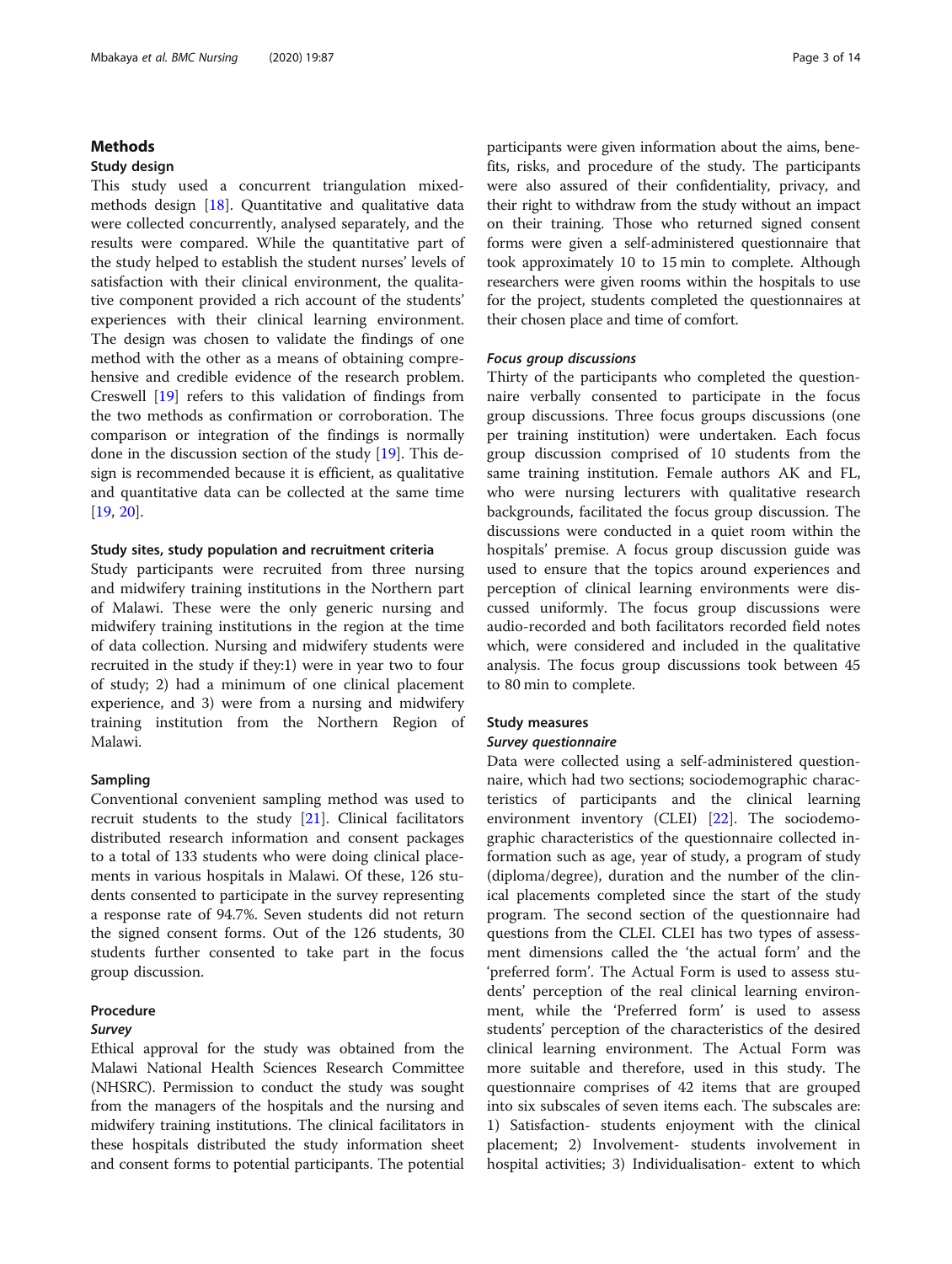students are allowed to make decisions in the clinical area; 4) Innovation - clinical teacher innovative teaching strategies; 5) Task orientation - organisation and clarity of ward activities; and 6) Personalisation- students opportunities to interact with clinical teacher and concern for students welfare. The responses to each item are rated on the 4-point Likert scale:  $1 =$  Strongly agree,  $2 =$ Agree,  $3 = Disagree$ , and  $4 = Strongly$  disagree. The scale has been validated and has good reliability (Cronbach's alpha = $0.73-0.84$ ) [\[22](#page-14-0), [23\]](#page-14-0). The instrument has been previously used in Malawi and other developing countries [\[24](#page-14-0)–[26\]](#page-14-0). Higher scores after total summation indicate a high level of satisfaction with the clinical placement.

#### Focus group interview guide

A structured interview guide was used to collect qualitative data during the focus group discussion. The interview guide contained open-ended questions about students learning experiences, expectations, working relationships, teaching methods and challenges faced during the most recent clinical placement (see [Appendix 1](#page-12-0)). The interview guide was developed by the research team guided by the review of the extant literature. Expert's opinion was sought to validate the interview guide.

#### Pilot study

The data collection instruments were piloted with 10 nursing students from a nursing institution, which was not part of the our study sites. This was done to ensure that the instruments were applicable to the Malawian socio-cultural setting. The piloted data were analysed and where necessary, changes were made to the data collection tools.

#### Data analysis

# Quantitative data

Descriptive analysis was used to provide the general characteristics of participants. The mean scores of CLEI and its subscales were analysed by independent t-test and ANOVA, while multiple linear regression was conducted to assess the relationship between nursing students' satisfaction with the clinical learning environment and the psychosocial characteristics of CLEI. P-value was significant at 0.05. The Statistical Package for the Social Sciences (SPSS) version 23 was used to analyse the data.

# Qualitative data

For qualitative data, all the focus group discussion were conducted in English because it is a learning medium for nursing training institutions in Malawi [[27\]](#page-14-0). All the focus group discussions were audio-recorded, transcribed and member checked. Field notes were taken immediately following each focus group discussion. Data were analysed manually guided by Braun and Clark's six phases of thematic analysis [[28\]](#page-14-0). The six phases are data familiarisation, generation of initial codes and collating data according to the codes, searching for themes, reviewing themes, defining and naming themes, and producing a report.

During the first phase of thematic analysis, AK and FL transcribed data and all other team members verified the transcription by re-reading the transcribed verbatim while listening to the recorded data. Areas that were incompletely or incorrectly transcribed were noted and corrected. Field notes were used to verify any atypical issues that arose during data collection and the interview environment. The second phase involved researchers who independently read and re-read the transcripts to identify patterns in the data. Authors MZ, AK and FL then developed a list of codes and collated the codes with extracts in a table. In the third phase of thematic analysis, the research team verified the codes and extracts before categorising the codes during their regular meetings. The groups of codes were then assessed further by the research team to identify potential themes in the fourth phase of thematic analysis. A coding tree was developed that had all the codes, categories and the identified themes (see Fig. [1](#page-6-0)). The inductive theme identification approach was used, as coding was based on participants' experiences. In the fifth phase, the emerging themes were named and identified as main or subthemes by the research team. The research team reviewed all codes and themes emerging from the transcripts. Any discrepancies regarding data analysis were discussed among the researchers and agreement was reached through the majority rule. In the final phase, the researchers wrote a detailed account of the thematic analysis findings.

#### Trustworthiness of data

The trustworthiness of data is assessed by credibility, dependability, conformability, transferability [[29,](#page-14-0) [30\]](#page-14-0). Credibility entails trusting the findings of the study [[30\]](#page-14-0). The research team ensured the credibility of the study findings in the following ways. Triangulation was done by comparing data from focus group discussions and surveys. The use of different methods compensates for limitations of individual methods at the same time maximising their strengths. Before the beginning of each focus group discussion, the participants were asked to provide honest responses. After transcription of the audio recordings, all participants were asked to review the transcripts. This provided a chance for the participants to highlight the areas that were missed or misunderstood. Dependability measures the extent to which similar results will be produced if the study was repeated in the same context, using the same population and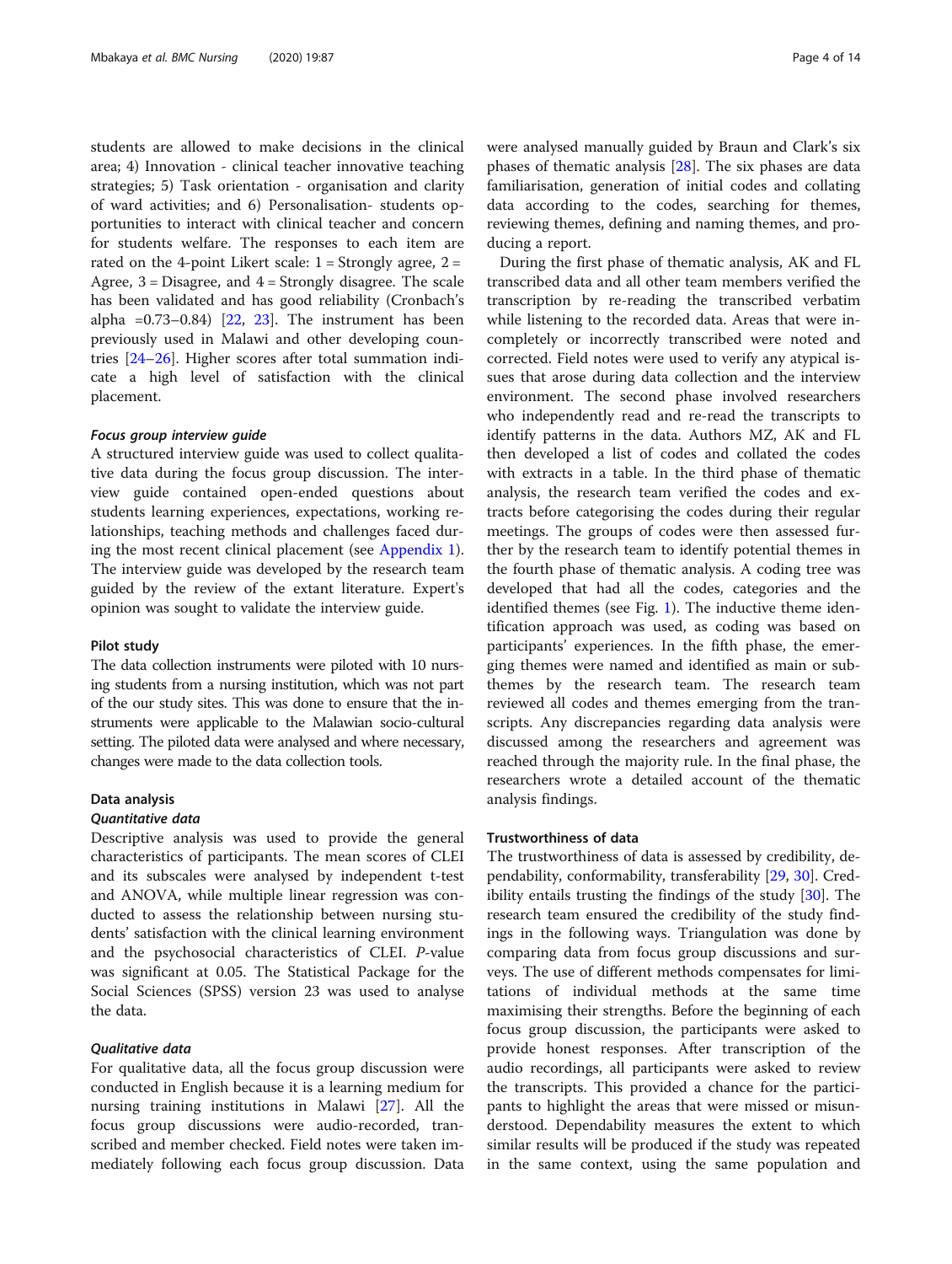<span id="page-6-0"></span>

| <b>Codes</b><br>Learning through assessments Forced to          | <b>Categories</b>       | <b>Themes</b>         |
|-----------------------------------------------------------------|-------------------------|-----------------------|
| defer assessments                                               | Clinical assessment and |                       |
|                                                                 | feedback related        |                       |
| They just come for assessments<br>Correcting mistakes in public | challenges              |                       |
| Blame you for unskilfulness                                     |                         |                       |
| Inconsistence between learnt and assess_                        |                         |                       |
|                                                                 |                         |                       |
| Unavailability of assessors                                     |                         |                       |
| Sporadic supervisory support                                    | Lack of student         |                       |
| Shortage of mentors,                                            | accompaniment in the    | Clinical teaching and |
| Lack of confidence                                              | clinical area           | supervision           |
|                                                                 |                         |                       |
| Teachers should be there in first week                          |                         |                       |
| Supervise at least twice for each                               |                         |                       |
| allocation                                                      |                         |                       |
| Supervise twice between 4 weeks                                 |                         |                       |
| Lectures expected to visit frequently                           | Students expected       |                       |
| Lecturers preferred in new allocations                          | functional learning     |                       |
| Staff to supervise and correct students -                       |                         |                       |
|                                                                 |                         |                       |
| Friendly management                                             |                         |                       |
| Some staff are supportive                                       |                         |                       |
| Top managers are good teachers                                  |                         |                       |
| Peer support                                                    | Positive support from   |                       |
| Ward orientation                                                | staff and peers'        |                       |
| Comfortable to ask lectures questions                           | experiences             |                       |
| Comprehensive nursing in the presence                           |                         | Working support and   |
| of teachers                                                     |                         | relationship          |
|                                                                 |                         |                       |
| Shouted at in front of peers                                    |                         |                       |
| Sad feelings                                                    | Negative experiences    |                       |
| Loss of confidence                                              |                         |                       |
| Unavailability of equipment for                                 |                         |                       |
| procedures                                                      |                         |                       |
| Lack of resources including PPE                                 |                         |                       |
| Scrambling for case study patients                              |                         |                       |
| Too many students in the ward                                   |                         |                       |
| Expect enough resources                                         | Lack of resources       |                       |
| Shortage of staff                                               |                         |                       |
| Staff overestimate student's capabilities                       |                         | Barriers to clinical  |
| Staff have a high workload                                      | Failure to follow       | learning and teaching |
| Cutting corners at the clinic                                   | standards and           |                       |
| Students utilised to cover for the                              | guidelines              |                       |
| shortage of staff                                               |                         |                       |
| The off-theory reality                                          |                         |                       |
|                                                                 |                         |                       |
| Fig. 1 Qualitative data analysis and theme development          |                         |                       |

methods. To ensure the dependability of the study findings, academics experienced in the qualitative study from Malawi and Norway, reviewed the methodology and examined the transcripts and the themes that emerged from thematic analysis. Confirmability describes the extent to which the researcher's bias, motivation or interest are controlled, thereby ensuring that the findings of the study are determined by the respondents' ideas and experiences and not the researchers'. This was achieved by taking field notes throughout the data collection process and triangulation of data sources. The field notes contained all important information such as methodological and logistic issues to ensure that important issues related to the research study were not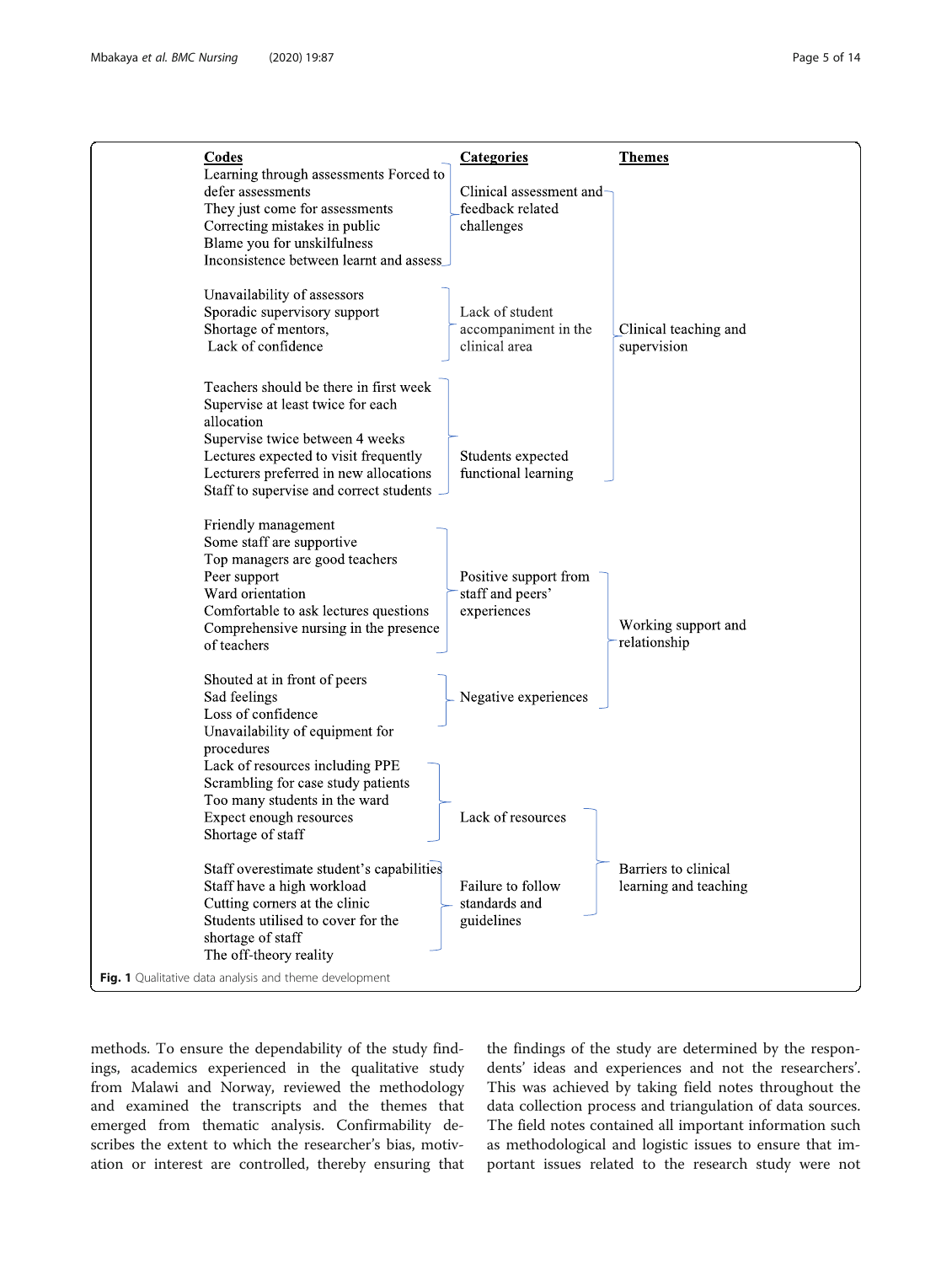missed out to aid in report writing. Finally, transferability, which assesses the applicability of findings, was achieved by a detailed description of steps undertaken from the study conception to reporting of the results to allow for study reproducibility.

# Results

# Survey

# General characteristics of participants

Three-quarters of the participants were within the age group between 20 and 25 years old. The proportion of females was slightly higher than males (54% compared to 46%). More than three-quarters of the participants were nurse-midwife technician students pursuing a college diploma in Nursing and Midwifery. Most participants (57%) were in the third year of study (see Table 1 in [Appendix 2\)](#page-12-0).

The scores among the participants ranged from 97 to 164 (Mean [M] 131, standard deviation [SD] = 13.28). Satisfaction subscale had the highest mean score  $(M =$ 26.93,  $SD = 4.82$ ), followed by personalisation (M = 23.27, SD = 4.02) while individualisation had the lowest mean score  $(M = 18.01, SD = 3.50)$  (see Table 2 in [Appendix 2\)](#page-12-0). There was no significant difference between the total score of each subscale and age, gender, students study program and students' training institution.

We used satisfaction subscale as the outcome measure, with the other subscales as explanatory variables. Students' satisfaction with the clinical learning environment was positively correlated with all the other subscales. Pearson correlation coefficient ranged from 0.20 (Individualisation subscale,  $p = < 0.05$ ) to 0.54 (Personalisation subscale,  $p = < 0.001$ ) (see Table 3in [Appendix 2](#page-12-0)).

Authors of research in the clinical learning environment using Fraser's social-psychological conceptual framework [[31](#page-15-0)] have found a relationship between satisfaction subscale scale and other CLEI subscales [[32](#page-15-0)–[34\]](#page-15-0). We, therefore, conducted multiple linear regression analysis to assess the association between satisfaction with clinical learning as a dependent variable and other psychosocial characteristics of CLEI (subscales) as independent variables. The findings of the multivariate analysis showed statistically significant association between satisfaction with clinical learning environment and personalization (β = 0.50,  $p = < 0.001$ ) and task orientation (β = 0.16  $p = < 0.05$ ). The two variables retained in the model explain 31% of the variability of the student satisfaction with their clinical learning environment (See Table 4 in [Appendix 2\)](#page-12-0).

# Themes

Three focus groups, each per training institution, were conducted. Each focus group had 10 participants conveniently drawn from those who responded to the survey questionnaire. Three main themes emerged from the

data, and these are 1) Clinical teaching and supervision; 2) Working support and relationship, and 3) Barriers to clinical learning and teaching.

# Clinical teaching and supervision

Participants shared their thoughts regarding clinical teaching and supervision. The discussions mainly focused on the following areas 1) clinical assessment and feedback related challenges, 2) lack of student accompaniment in the clinical area, and 3) students expected functional learning.

# Clinical assessment and feedback related challenges

Students complained that clinical assessments were not done in time and that feedback was not always given to students. Some students further narrated how their clinical assessments for a particular departmental allocation were not undertaken throughout the clinical placement. For such students, an arrangement was made to defer and undertake the clinical assessments at a different hospital and at a convenient time to assessors. However, students complained that this strategy caused them to be assessed in different areas from what they had learnt in their original clinical placement. Others complained that deferring clinical assessments worked to students' disadvantage because assessments piled up and caused stress as they were required to do multiple assessments within a short period. Below are the quotes from the students:

"You find that most of the clinical assessments that were supposed to be done in the first year are carried forward to the third year, which puts pressure on us as we would have to do so many clinical assessments within a short period" (Participant Focus group discussion [fdg] 2)

"You will basically be at a new hospital that is totally different from the previous one, and they only come after the allocation to do assessments. You discover that what you have been learning is different from what you are being assessed on. You don't even know they are coming for this carried forward assessment. I feel they should be assessing us on what we have been learning in that hospital allocation" (Participant fdg 1)

Poor communication skills of the qualified nurses was another salient area discussed by participants. Students understood the benefits of being corrected by qualified nurses or lecturers during their practical placements; however, lack of privacy and confidentiality and criticism when correcting students robed them the dignity and confidence to try new skills. Others mentioned that they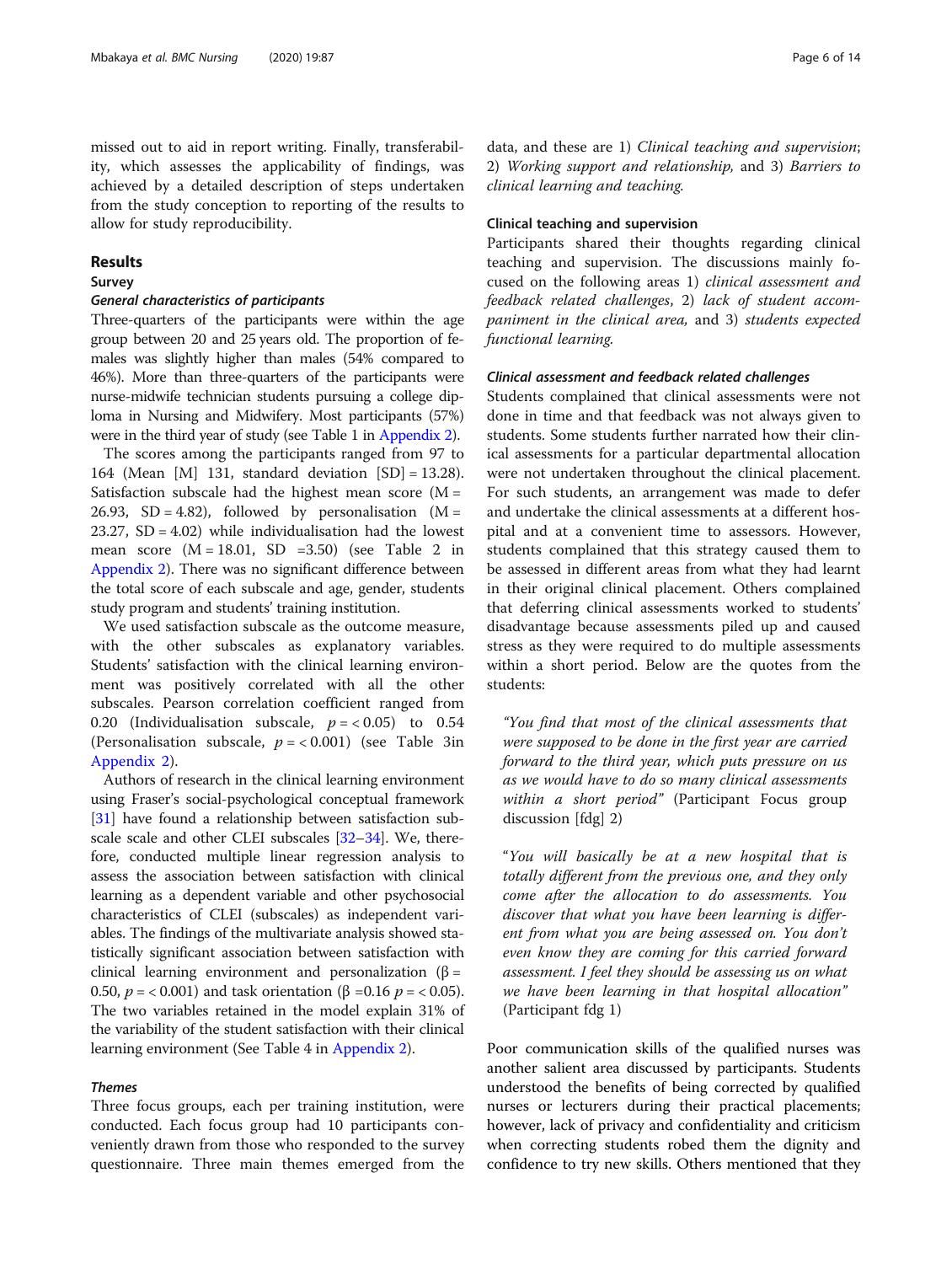disliked being shouted at in front of peers. Examples of such narrations are as follows:

"It happens that you are doing a procedure in the ward, and as a student, you are not as skilful and may fail to carry out the procedure competently. You find that staff members criticise you right there. This flattens my morale, and I don't feel comfortable to do procedures with them [staff members]. I would love to be criticised in private when there is a problem and not in the presence of all patients because they lose trust in you" (Participant fdg  $1$ )

"When a student is wrong, the qualified nurse would shout at you in the presence of patients and everyone" (Participant fdg 3)

#### Lack of student accompaniment in the clinical area

Student discussed the unavailability of lecturers in the clinical area. The sporadic presence of lecturers at the clinical placement was attributed to many reasons, including the shortage of mentors. They further indicated that a lack of an adequate number of qualified staff in the clinical area also affected their clinical learning and experience. Many students reported that the wards had a shortage of staff, which resulted in inadequate supervision of students. This is narrated in the following quotes:

"Previously, the clinical instructor used to accompany us to the hospitals. But these days, you find that you are allocated somewhere and you are left alone. They used to come with us; maybe it's because of the transportation issues and the like" (Participant fdg 3)

"We have a shortage of human resource….we are failing to achieve our goals because of lack of mentors in the clinical area" (Participant fdg 1)

# Students expected functional learning

Students had expectations in the ward, which was not always the reality. Regarding assessments and availability of clinical instructors, students unanimously across the three focus groups reported that they wished their lecturers accompanied them to the clinical area. They valued the presence of clinical instructors in the first days of their allocation to assist with the familiarisation to the new environment. They further wished for the presence of qualified nurses, who were often busy to supervise, mentor and evaluate their daily clinical engagements as narrated below:

"I think lecturers must be here [clinical area] at least for a week at the beginning of our allocation to orient us. Our current supervisory guidelines indicate that we should have at least not less than two visits from our supervisors. Let's say we are doing labour and delivery for 4 weeks, coming twice within this allocation would be better than none" (Participant fdg  $1)$ 

"The qualified nurses should be able to supervise some of the procedures….so that when am doing something wrong at least they should tell me so that next time I should not do the same mistake" (Participant fdg 3)

Students generally preferred lecturers because it was easier to approach them when confronted with a clinical problem and they were uncertain of the reactions of the health workers to students in the unfamiliar new allocations. Unlike when working under the supervision of nurses, students highlighted their comfort to ask questions and learn different skills if the clinical instructor or lecturer were present, which facilitated learning.

"I expect that the lecturers should be visiting us frequently…. we are used to our lecturers and we feel free to ask them questions. In the ward, you are unsure of how the qualified staff will react to your question because you are new and unfamiliar" (Participant fdg 2)

"My expectation is that the lecturers should be visiting us frequently. If there is a condition in the ward, you are more open to asking the lecturers questions" (Participant fdg 2)

# Working support and relationship

Discussions under this theme revolved around the positive support from staff and peers' experiences, and the negative experiences.

# Positive support from staff and peers' experiences

Positive support was anything done to students that was perceived as helpful to their learning experience. Such positive support included a thorough hospital orientation by friendly management, ward orientation, peer education and support, and supportive staff. Positive feelings enhanced learning.

" if it is your first day at a specific ward, the qualified personnel or the head of a department welcomes you in a friendly manner and orients you around.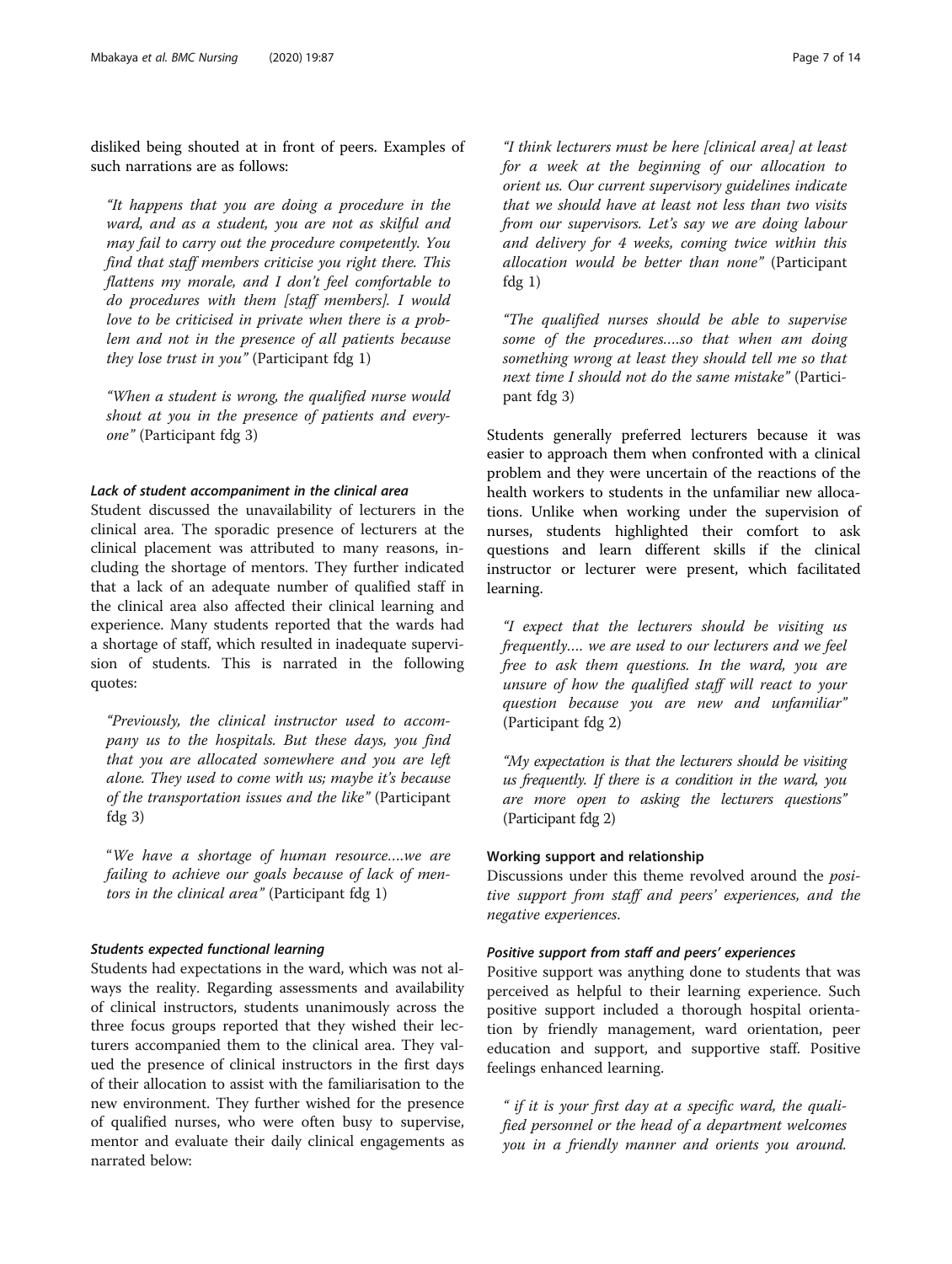You get comfortable because you now know the place" (Participant fdg 3).

"We are students from different schools; we meet in the clinical area, we learn through sharing what we learn in classrooms in our different colleges. So we try to assist one another" (Participant fdg 3)

Some students reported top managers such as the District Health Officers (DHOs) and the District Medical Officers (DMOs) taught better about how to manage patients of different conditions. Notably, teaching support from senior managers was described as inspiring. Similarly, the presence of lecturers in the ward enhanced learning by encouraging students to provide comprehensive nursing care to patients. Below are the quotes from the students:

"People like the DMO and DHO do have a heart for students and know what we need. They are knowledgeable about the practical management of conditions, and they can explain to you…sometimes they give us assignments to complete" (Participant fdg 1)

"When a lecturer is there, you do comprehensive procedures, like history taking will sort of be thorough and you learn through that" (Participant fdg 2)

## Negative experiences

Several students reported that their clinical experiences were negatively impacted by the poor relationship with some clinical staff. Students recalled some experiences when qualified clinical staff shouted at them in the presence of patients and fellow students. One student reported:

"The qualified nurse shouted at me in the presence of patients and everyone. It spoiled my day, and I did not meet my objective that day because I was stressed up and annoyed….that wasn't okay" (Participant fdg 1)

# Barriers to clinical learning and teaching

Under this theme, barriers to acquiring skills and achieving their clinical objectives were discussed. Their discussion focused on the lack of resources and failure to follow standards and guidelines.

# Lack of resources

Apart from human resources, students also mentioned a lack of resources to help them attain their clinical competencies, such as clinical equipment and protective gear. Lack of resources did not only fall below the students' expectations but also facilitated poor quality of their clinical learning and the provision of substandard nursing practice through improvision of resources. Below are the quotes from the students:

"When it comes to real practice, you find that most of the equipment or accessories that you learned in class are not available in the ward" (Participant fdg 2)

"Sometimes it is difficult because what you learn is from Western Countries and here in Malawi we do not have those resources, so we end up improvising, which is a challenge" (Participant fdg 1)

Lack of patients was another reported resource-related barrier, and this happened as a result of an increased number of students in the ward from different institutions. Although a good relationship between students from these training institutions was generally reported, students were uncomfortable with having high numbers of counterparts from various institutions in the same ward. Having large numbers resulted in fighting over patients, as one student explained:

"In the ward, you can have students from three nursing training institutions. All of you would want to identify case studies for assessments. We end up fighting over patients instead of assisting them" (Participant fdg 3)

# Failure to follow standards and guidelines

Students narrated that during the first weeks of their clinical placement, they tried to do what they learnt in class but over time, they also joined the qualified nurses in not following guidelines to perform procedures. The students reported that huge workload was the reason behind qualified nurses' use of 'shortcuts' during procedures in the clinical area. Cutting corners was difficult for students to integrate theory into practice in the clinical area.

"…..when you are with qualified nurses….. maybe it is due to high workloads, they cut corners and you learn nothing." (Participant fdg 1)

"It becomes a problem to integrate what we learnt in class and what we meet in the ward. During classes, we learn the best way to conduct procedures, but when we go to the clinical areas, we sort of cut corners unless the clinical supervisor is around" (Participant fdg 1)

While some students reported having support from the qualified nurses, others experienced an unwelcoming and unattractive learning environment, where ward staff expected them to do the work of a qualified nurse in the ward.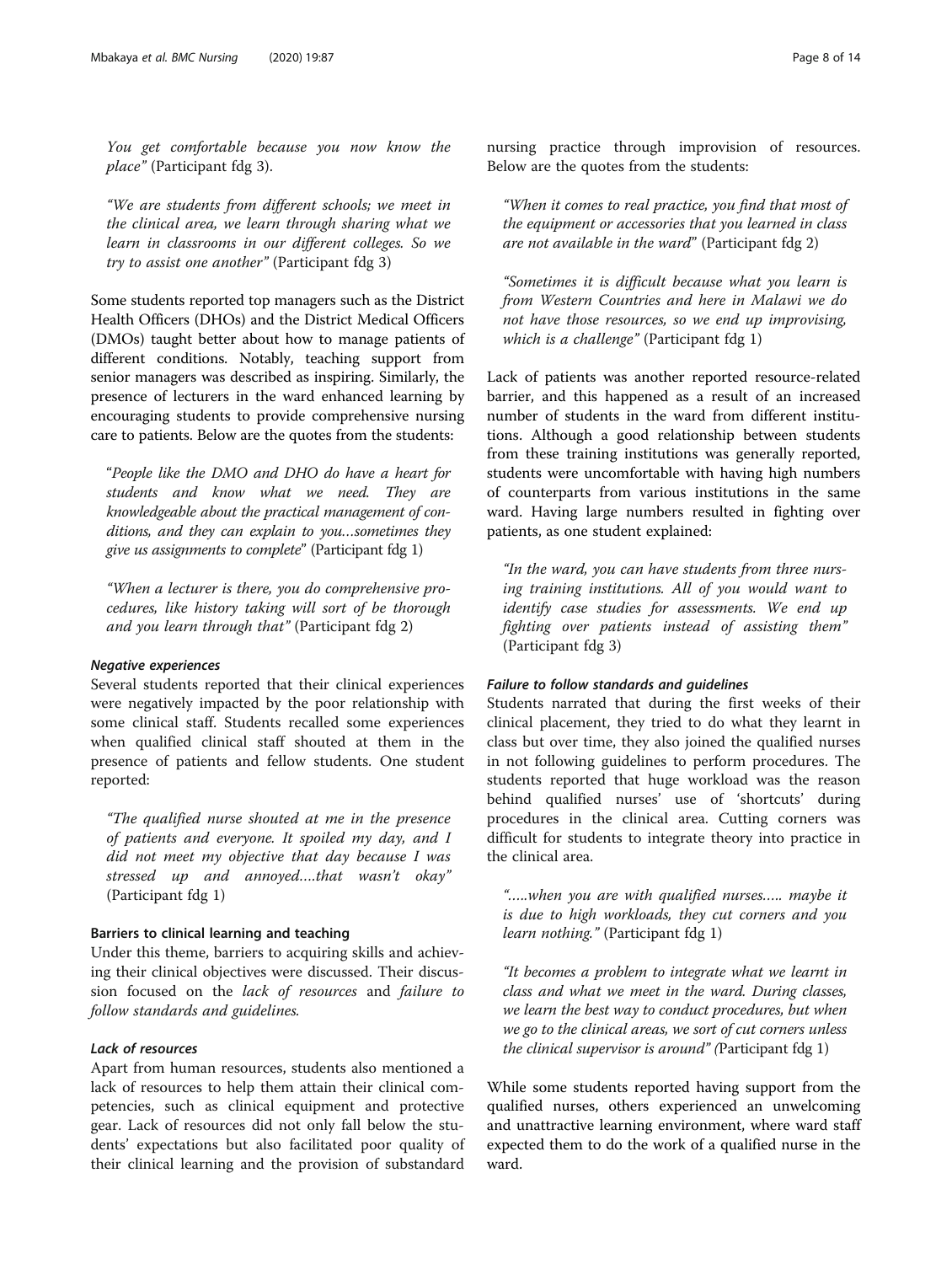"The qualified staff in the ward, most of the time think that if students are in the second, third or fourth year, they know everything, forgetting that we are not there to do their work but to learn….they just leave us to work unsupervised." (Participant fdg 3)

# **Discussion**

This study aimed to assess nursing and midwifery students' experiences and perception of their clinical learning environment and to establish psychosocial characteristics of CLEI that are associated with satisfaction with the clinical learning environment. The results of the survey show that satisfaction followed by personalisation subscales had the highest mean scores, while innovation and individualisation had the lowest scores. Further, scores on satisfaction subscale were significantly higher in students who valued personalisation and task orientation. Concerning the qualitative findings, students reported that their clinical supervisors were unavailable to accompany or teach them in the clinical area. Assessments and feedback to students were also not conducted in time. Students also had difficulties in integrating theory into practice because of the lack of resources as well as qualified staff not following protocols when performing procedures, which affected them to achieve their clinical competencies. Students reported that they wished healthcare workers communicated to them properly, but that was not the case, as they were shouted at for not doing procedures properly.

This study has demonstrated that satisfaction with the clinical learning environment by the nursing students had the highest mean score. These findings are in agreement with results from a previous Australian study, where respondents demonstrated satisfaction with clinical placements [[35](#page-15-0)]. Contrary to the findings of our study, authors of a Norwegian study found that personalisation sub-scale had the highest mean score [[33\]](#page-15-0). The difference in findings between our study and the Norwegian study is likely to be related to limited opportunities among students to interact with clinical teachers in the clinical area given that the items in personalisation scale ask about clinical facilitators' availability, interest in teaching and the support they provide to students during clinical practice. The qualitative findings of our study reveal that students received inadequate support from their clinical teachers, which may have influenced the overall score of the personalisation subscale to be slightly lower than that of satisfaction. In this study, students' satisfaction with the clinical learning environment was positively correlated with all the other subscales. This demonstrates that satisfaction with clinical learning environment is dependent on multiple factors. Moreover, personalisation and task involvement were the

main subscales, which contributed to satisfaction with the clinical learning environment in multiple linear regression. Evidence shows that students enjoy their clinical placement if they have opportunities to interact with the clinical instructor and have their concerns for their welfare considered in the clinical practice [[32\]](#page-15-0). Having proper support in the clinical setting is essential for students considering that the Malawi Nursing and Midwifery Education Standards mandate students to spend 60% in the clinical setting and 40% in the classroom [[36\]](#page-15-0).

Although the results of the survey showed that the majority of students were satisfied with their clinical learning environment, most students in the focus groups were dissatisfied with the level of support in clinical teaching and supervision. They cited a lack of proper guidance and continuous supervision by lecturers and qualified members of staff. This divergent finding could be explained by the differences in the two methodologies used in this study. In the qualitative study, the participants were given the freedom to explain and had an indepth discussion, unlike in the survey where the CLEI tool restricted participants to describe their feelings. This finding is similar to that of a mixed-method study conducted with nursing students in Australia where students reported lower levels of satisfaction with the clinical learning environment in quantitative findings but this was not supported by the qualitative findings [\[37](#page-15-0)]. Lack of support in clinical teaching and supervision affects students' learning experience in the clinical setting because students value familiarity, acceptance, trust, support, respect and recognition of their contribution to patient care in the clinical area [[38](#page-15-0)]. Support from the lecturers and tutors during clinical practice helps to allay fears and anxieties, provides guidance and encouragement to acquire the requisite knowledge, skills and attitudes for practice, which in turn helps the students to provide high-quality patient care. During the first clinical placement, students are very anxious due to unfamiliarity of caring for patients and fear of making mistakes.

Additionally, the study results have also demonstrated the challenges that students face in integrating theory into practice due to inadequate support from the lecturers, lack of resources and failure of qualified members of staff to provide comprehensive care to patients. Conflicting practices between the ideal nursing taught in the classroom and that of the clinical setting result in students being confused, stressed and anxious if they are not well taught and supervised [[39\]](#page-15-0). This, therefore, has implication for the academic institutions and teaching hospitals in Malawi to identify and come up with better means of supporting students in the ward. The nursing training institutions should consider allocating more clinical supervisory hours for lecturers. At the same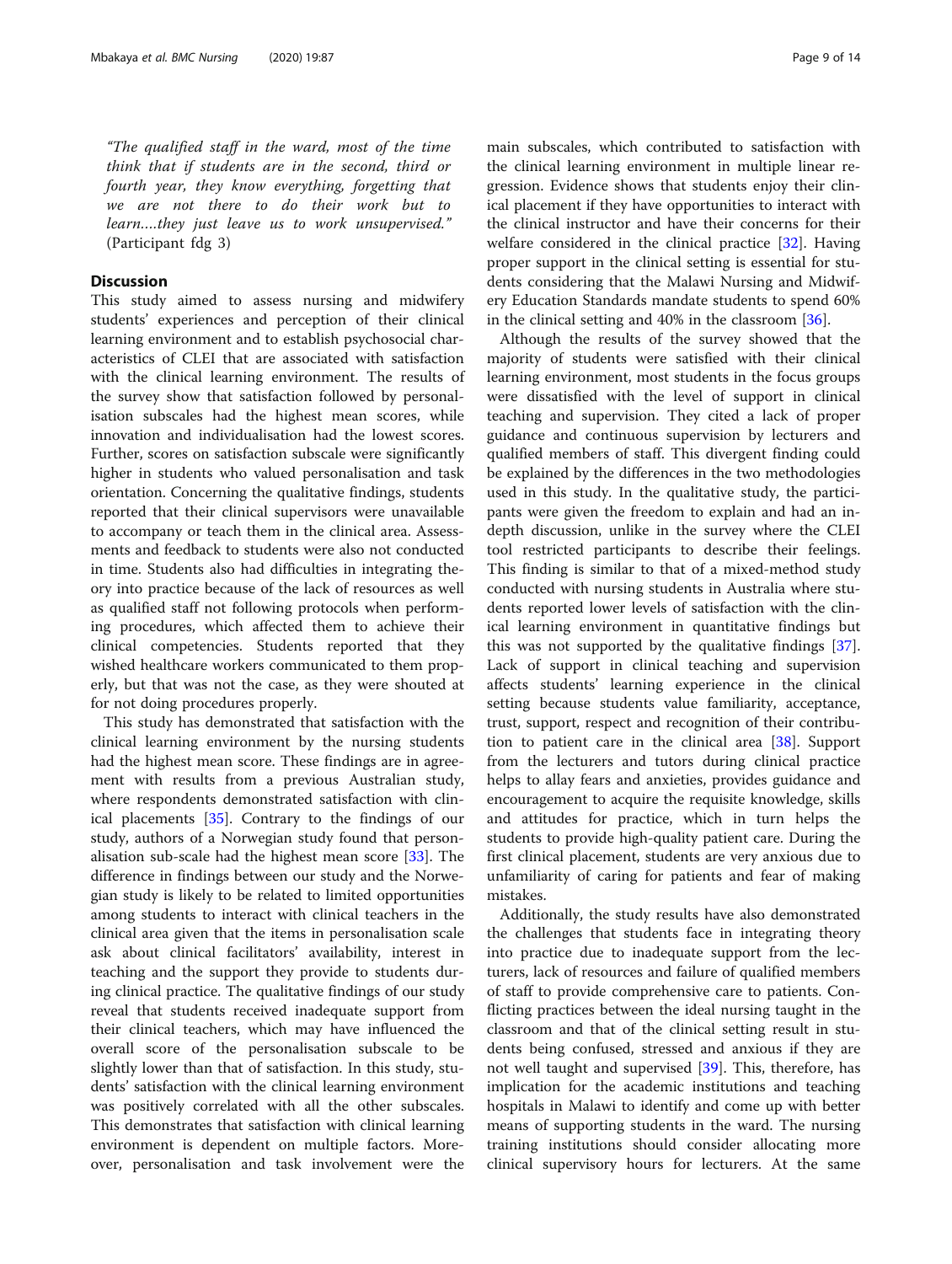time, the hospitals should promote professional integrity in qualified nurses to provide standard nursing care in alignment with institutional policies and guidelines and play as role models to students.

The results of our study also show that students were not happy with how the clinical assessments and feedback from the lecturers and qualified staff were conducted during clinical practice. Learning during clinical placement takes place if students understand the right and wrong actions. The clinical nurse educator's role is to enhance learning through the provision of learning opportunities, supporting, guiding and conducting fair and timely evaluations. This builds on the findings from a study conducted in Iran where nursing students felt unsatisfied with their clinical assessments and evaluations because they were done by nursing staff who they believed lacked knowledge and experience in assessments and feedback [[9\]](#page-14-0). Feedback helps students to gain confidence by reinforcing good performance and highlighting areas needing improvement [\[40](#page-15-0)]. Several studies have illustrated measures to try and close the theory-practice gap through reflection and problem based learning under the guidance and support of lecturers and clinical staff that help them to develop their critical thinking and problem-solving skills in clinical practice. Students, therefore, need to be adequately taught, supervised and encouraged to link theory learnt in class with the realities of nursing practice [[41\]](#page-15-0).

Results of this study also revealed that students experienced a negative working relationship with clinical staff. These results are consistent with those reported in a study conducted in Greece, where students reported that qualified nurses were hostile and communicated poorly to students [\[32\]](#page-15-0). Good interpersonal relationship, communication and support between staff and students create a conducive environment which is essential for student learning in the clinical setting. Such behaviours reduce anxiety and foster socialisation process, confidence and self-esteem, thus promoting clinical learning [\[42](#page-15-0)].

Some students reported that they were doing routine tasks and sometimes non-nursing duties while others reported a variety of learning opportunities which facilitated their learning. These learning opportunities were compromised by workload and overcrowding of students. Porter and colleagues [[43](#page-15-0)] suggested that students have to be given opportunities to practice different tasks to gain confidence, become perfect and learn from the mistakes. While this suggestion is ideal, the number of students in nursing colleges has increased such that the students are not given adequate opportunities to learn. The overcrowding of students in the clinical setting affects peer support which could lead to conflicts, tension, competitions for opportunities and lack of fulfilment of some requisite competencies, which in turn compromise

the care given to patients during clinical practice [\[44](#page-15-0)]. Teaching hospitals and nursing training institutions should work together and devise plans and strategies that can allow a reasonable number of students to undertake their clinical practice at a specific period. This strategy would not only reduce congestion of students in the hospital but also provide more opportunities for skills development through comprehensive learning from both qualified nurses and their lecturers.

The study results revealed that both human and material resources were inadequate for the clinical learning experience of nursing and midwifery students. Teaching and learning resources are critical in nursing and midwifery education. To provide high-quality nursing care to patients, student nurses need to learn theoretical knowledge as well as practical skills. Lack of both time and material resources to facilitate learning can lead to students feeling unsupported. Literature suggests that nurse educators are expected to accompany student nurses to the clinical area. However, this is often not possible in Malawi due to the shortage of academic staff in nursing training institutions [[45](#page-15-0)]. Lack of guidance and supervision may lead to nursing students learning incorrect procedures, become incompetent and lose interest in the nursing profession as they feel frustrated [\[46\]](#page-15-0).

Donough and Van der Heever [\[15\]](#page-14-0) state that professional nurses are responsible for teaching, supervising, guiding, counselling, assessing and evaluating student nurses in the clinical area. The results of this study revealed that professional nurses in the clinical setting were busy with their administrative roles and patient care but were less supportive of students. Similar results were reported by authors of a study in Taiwan, where staff shortages caused patient care to take priority over clinical teaching of student nurses [\[47](#page-15-0)]. Nursing and midwifery training institutions in partnership with the clinical practice facilities are responsible for preparing student nurse-midwives to cope with the complexity and nature of clinical practice by ensuring that both human and material resources are available and adequate to enhance students' clinical learning [[48\]](#page-15-0).

# Limitations

This study was conducted in three training institutions in Northern Malawi. As such, it may not be a representative of the experiences of all the nursing and midwifery students in Malawi. Also, the small sample size in this study may affect the generalizability of the findings. Our study only used the 'Actual Form' of CLEI to assess students' perception of the real clinical learning environment, and not the 'Preferred form' to assess their perception of the characteristics of the desired clinical learning environment. This may be considered as one of the limitations of our study. A comparison of students'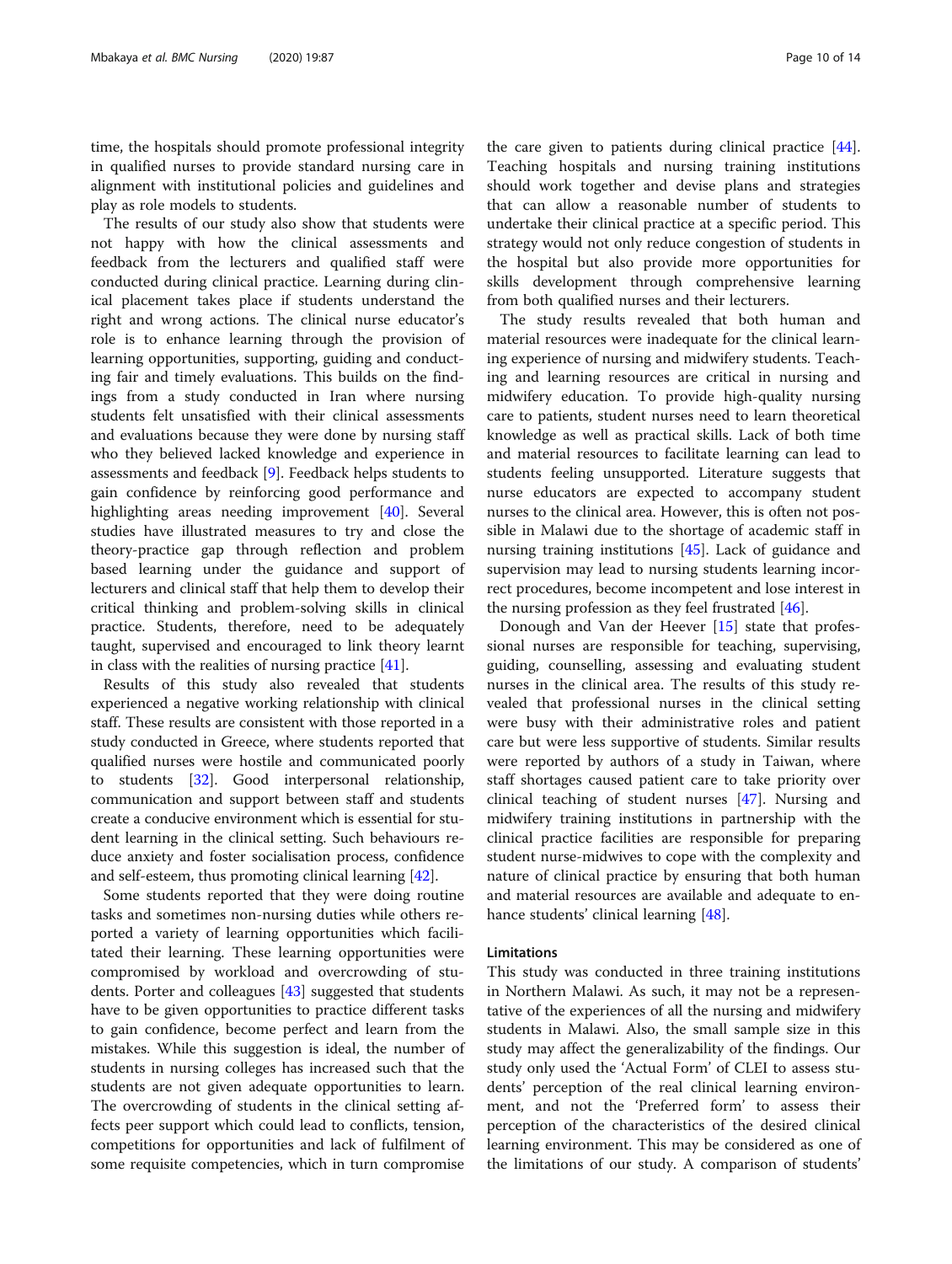<span id="page-12-0"></span>perceived and preferred clinical learning environment would have complemented the explanation of the divergence of our mixed study finding (CLEI vs focus group). Therefore, the findings of the study should be interpreted with caution. Limitations of our study propose the need for conducting a larger study, using both 'Actual Form and Preferred Form' of CLEI that can be generalised and give a more substantial direction.

# Conclusion

The findings of this study show that although students described their clinical learning environment as satisfactory using CLEI, findings from the focus group discussions revealed that students had many challenges that impacted their clinical learning. Hostile environment, poor relationship with the qualified nurses, absence of lecturers and lack of resources were some of the factors that affected students' clinical learning experience. The findings of this study underscore the need to improve all aspects of the learning environment. For example, training institutions need to have a clear clinical supervision plan for students to ensure that a clinical supervisor is available to teach and assess students. Qualified staff also need training on how they can better support students in the clinical area despite their high workload. Hospitals and training institutions also need to plan for the availability of essential equipment in the clinical area to help students gain the required clinical skills.

# Appendix 1

Interview guide for focus group discussions with students

- 1. Describe the clinical learning experiences in the recent clinical setting that you have been?
- 2. What is your experience in integrating theory to practice during that clinical placement?
- 3. What are your expectations of learning in the clinical placements-
- from teachers
- from nurses
- from environment
- from clinical management
- 4. Describe the teaching approaches used during your clinical placement.
- 5. Describe the working relationship in the clinical learning environment.
- 6. Explain how the clinical environment is effectively meeting your objectives.

7. What challenges (if any) do you experience in the clinical placement?

# Appendix 2

# Results

|      |  | <b>Table 1</b> General characteristics of the study participants ( $N =$ |  |  |  |
|------|--|--------------------------------------------------------------------------|--|--|--|
| 126) |  |                                                                          |  |  |  |

| Variable                             | n (%)    |
|--------------------------------------|----------|
| Age                                  |          |
| $\leq 20$                            | 4(3)     |
| $20 - 25$                            | 96 (76)  |
| $\geq 25$                            | 26 (21)  |
| Sex                                  |          |
| Female                               | 68 (54)  |
| Male                                 | 58 (46)  |
| Program of study                     |          |
| BSc Nursing & Midwifery              | 15 (12)  |
| Nurse Midwife Technician             | 111 (88) |
| Year of study                        |          |
| Second                               | 39 (31)  |
| Third                                | 72 (57)  |
| Fourth                               | 14(11)   |
| Missing                              | 1(1)     |
| Clinical placement                   |          |
| Central hospital                     | 44 (35)  |
| District hospital                    | 54 (43)  |
| Others                               | 25 (20)  |
| Missing                              | 3(2)     |
| Recent clinical Placement*           |          |
| Medical                              | 10(8)    |
| Surgical                             | 13 (10)  |
| Labour and delivery                  | 29 (23)  |
| Postnatal                            | 10(8)    |
| Antenatal                            | 11(9)    |
| Paediatric                           | 32 (25)  |
| Family planning                      | 3(2)     |
| Under 5 clinic                       | 2(2)     |
| Theatre                              | 7(6)     |
| Missing                              | 9(7)     |
| Length of current clinical placement |          |
| < 3 weeks                            | 14(11)   |
| 3-8 weeks                            | 77 (61)  |
| > 8 weeks                            | 31(25)   |
| Missing                              | 4(3)     |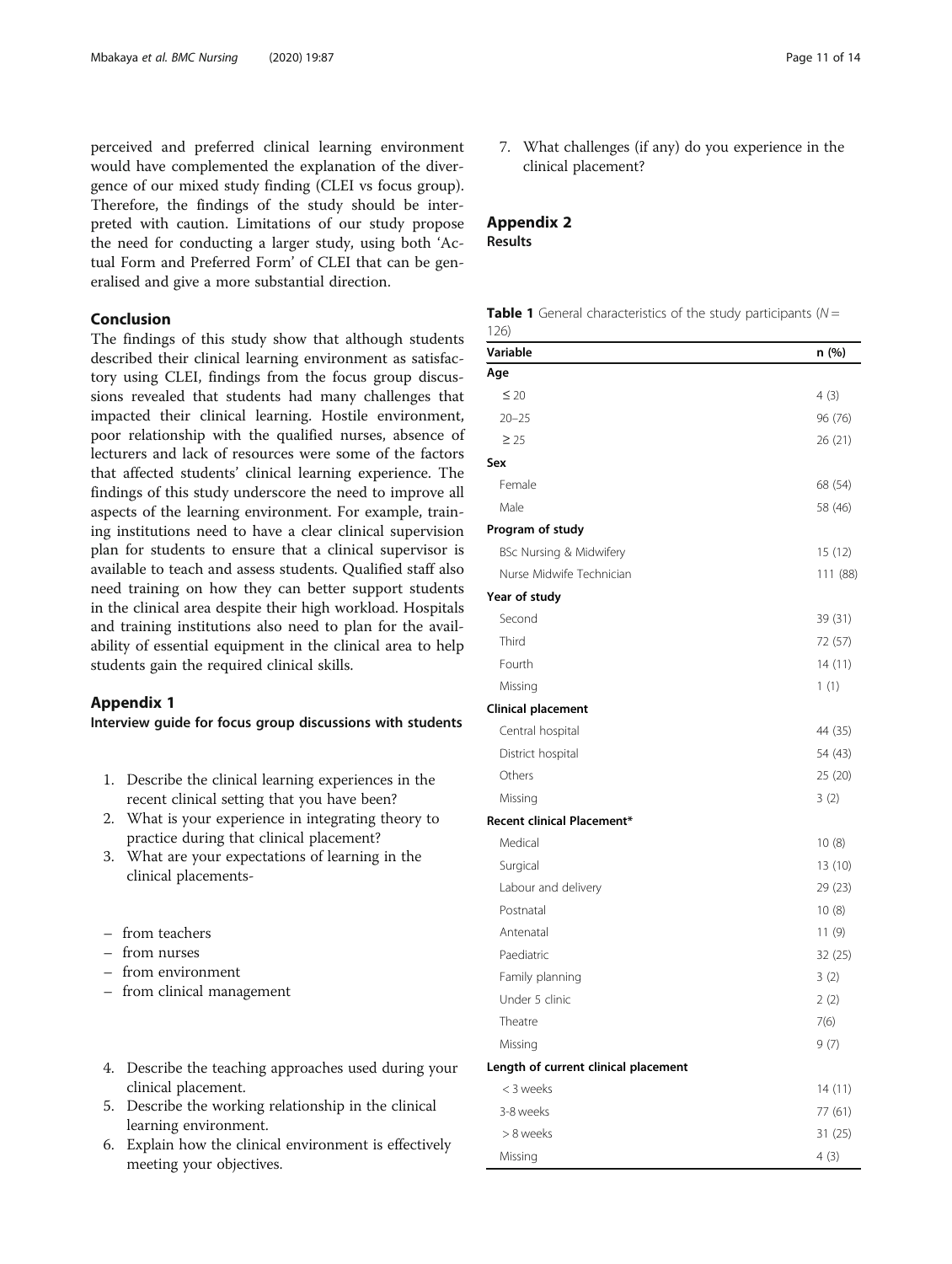| <b>CLEI Scale</b>   | Mean $\pm$ SD      | Range | <b>Minimum</b> | Maximum |
|---------------------|--------------------|-------|----------------|---------|
| CLEI total scale    | $131.29 \pm 13.28$ | 67    | 97             | 164     |
| Satisfaction        | $26.93 \pm 4.82$   | 25    | 9              | 34      |
| Personalization     | $23.27 + 4.02$     | 20    | 12             | 32      |
| Student involvement | $22.67 + 3.04$     | 22    | 12             | 34      |
| Task orientation    | $21.73 \pm 3.52$   | 18    | 13             | 31      |
| Innovation          | $18.68 \pm 2.89$   | 16    | 12             | 28      |
| Individualization   | $18.01 \pm 3.50$   | 20    |                | 27      |

**Table 2** Mean scores of total and subscales of CLEI Actual form  $(N = 126)$ 

Table 3 Correlation between satisfaction subscale and other subscales of the CLEI Actual form

| <b>CLEI Subscales</b> | R    | p-value |
|-----------------------|------|---------|
| Personalization       | 0.54 | 0.000   |
| Student involvement   | 0.23 | 0.005   |
| Task orientation      | 0.30 | 0.000   |
| Innovation            | 0.27 | 0.001   |
| Individualization     | 0.20 | 0.014   |

Table 4 Multiple linear regression with satisfaction as a dependent variable and other subscales of the Actual CLEI scale as independent variables

| Independent<br>variables | Beta (95% confidence interval) | <i>p</i> -value | $R^2$ |       |
|--------------------------|--------------------------------|-----------------|-------|-------|
| Personalization          | $0.50(0.41 - 0.78)$            | 0.000           | 0.31  | 28.35 |
| Task orientation         | $0.16(0.12 - 0.43)$            | 0.038           |       |       |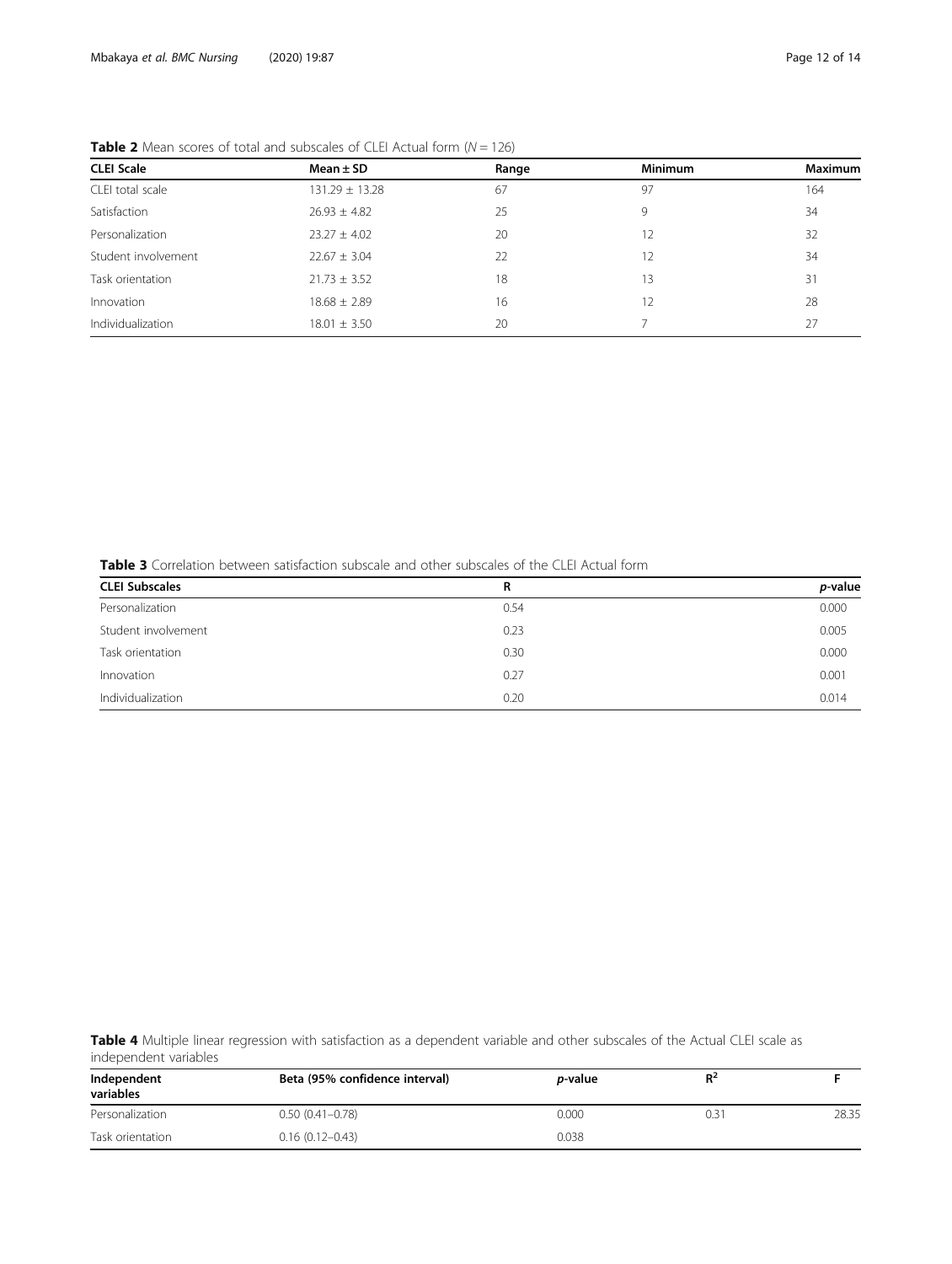#### <span id="page-14-0"></span>Abbreviations

ANOVA: Analysis of Variance; CLEI: Clinical Learning Environment Inventory; M: Mean; NHSRC: National Health Research Committee; SPSS: Statistical Package for the Social Sciences; SD: Standard Deviation; WHO: World Health **Organisation** 

#### Acknowledgements

Sincere appreciation goes to all the students who accepted to participate in the study. We also thank the authorities of the training institutions for permitting us to interview students.

#### Authors' contributions

Proposal writing: BCM, FWK, MZ, AK, TB, BT, AK, MS & FL. Data collection: BCM, AK, MS & FL. Data analysis: BCM, FWK, MZ, AK, TB, BT, AK, MS & FL. Manuscript writing: BCM, FWK, MZ, AK, TB, BT, AK, MS & FL. Mentorship & supervision of the entire work: TB, BT, AK, & MS. All the authors contributed adequately to the completion of this study. Their carrier background played important roles. All authors have read and approved the manuscript.

#### Funding

This research received funding from Norwegian Church Aid. Project number MWl-05/013. The role of funders in this research was capacity building.

#### Availability of data and materials

The data and all supporting materials used in our manuscript are freely available to any scientist wishing to use them from the corresponding author on request.

#### Ethics approval and consent to participate

Formal ethical approval and clearance to conduct the study were obtained from the Malawi National Health Sciences Research Committee. Permission was sought from all institutions where the study was conducted. All participants granted written informed consent to participate in the study.

#### Consent for publication

Participating students consented to both possible publication of their information and participating in the study. Consent to publish was obtained from the NHSRC and the institutions where the students were learning.

### Competing interests

No conflict of interest has been declared by the authors.

#### Author details

<sup>1</sup>Nursing Department, St John's Institute for Health, Mzuzu, Malawi. <sup>2</sup>Faculty of Health Sciences, Mzuzu University, Mzuzu, Malawi. <sup>3</sup>School of Nursing, Midwifery and Paramedicine, Curtin University, Perth, Australia. <sup>4</sup>School of Nursing and Midwifery, Edith Cowan University, Perth, Australia. <sup>5</sup>Faculty for Health Studies at VID Specialized University, Oslo, Norway. <sup>6</sup>Faculty of Health Sciences, Oslo Metropolitan University, Oslo, Norway. <sup>7</sup>Norwegian Church Aid - Malawi office, Lilongwe, Malawi.

## Received: 7 January 2020 Accepted: 4 September 2020 Published online: 14 September 2020

#### References

- 1. Erlam G, Smythe L, Wright-St Clair V. Action research and millennials: improving pedagogical approaches to encourage critical thinking. Nurse Educ Today. 2018;61:140–5.
- Haraldseid C, Friberg F, Aase K. Nursing students' perceptions of factors influencing their learning environment in a clinical skills laboratory: a qualitative study. Nurse Educ Today. 2015;35(9):e1–6.
- 3. Henderson A, Cooke M, Creedy DK, Walker R. Nursing students' perceptions of learning in practice environments: a review. Nurse Educ Today. 2012; 32(3):299–302.
- 4. Jamshidi N, Molazem Z, Sharif F, Torabizadeh C, Najafi Kalyani M. The challenges of nursing students in the clinical learning environment: a qualitative study. Sci World J. 2016;2016:1846178.
- Flott EA, Linden L. The clinical learning environment in nursing education: a concept analysis. J Adv Nurs. 2016;72(3):501–13.
- 6. Bisholt B, Ohlsson U, Engström AK, Johansson AS, Gustafsson M. Nursing students' assessment of the learning environment in different clinical settings. Nurse Educ Pract. 2014;14(3):304–10.
- 7. Henry JA, Frenkel E, Borgstein E, Mkandawire N, Goddia C. Surgical and anaesthetic capacity of hospitals in Malawi: key insights. Health Policy Plan. 2014;30(8):985–94.
- 8. Moyimane MB, Matlala SF, Kekana MP. Experiences of nurses on the critical shortage of medical equipment at a rural district hospital in South Africa: a qualitative study. Pan Afr Med J. 2017;28:100.
- Baraz S, Memarian R, Vanaki Z. Learning challenges of nursing students in clinical environments: a qualitative study in Iran. J Educ Health Promot. 2015;4:52.
- 10. Ebrahimi H, Hassankhani H, Negarandeh R, Gillespie M, Azizi A. Emotional support for new graduated nurses in clinical setting: a qualitative study. J Caring Sci. 2016;5(1):11–21.
- 11. Henderson A, Briggs J, Schoonbeek S, Paterson K. A framework to develop a clinical learning culture in health facilities: ideas from the literature. Int Nurs Rev. 2011;58(2):196–202.
- 12. Dale B, Leland A, Dale JG. What factors facilitate good learning experiences in clinical studies in nursing: bachelor students' perceptions. ISRN Nursing. 2013;2013:628679.
- 13. Doyle K, Sainsbury K, Cleary S, Parkinson L, Vindigni D, McGrath I, Cruickshank M. Happy to help/happy to be here: identifying components of successful clinical placements for undergraduate nursing students. Nurse Educ Today. 2017;49:27–32.
- 14. Schmiedeknecht K, Perera M, Schell E, Jere J, Geoffroy E, Rankin S. Predictors of workforce retention among Malawian nurse graduates of a scholarship program: a mixed-methods study. Glob Health Sci Pract. 2015;3(1):85–96.
- 15. Donough G, Van der Heever M. Undergraduate nursing students' experience of clinical supervision. Curationis. 2018;41(1):e1–8.
- 16. Gemuhay HM, Kalolo A, Mirisho R, Chipwaza B, Nyangena E. Factors affecting performance in clinical practice among Preservice diploma nursing students in northern Tanzania. Nurs Res Pract. 2019;2019:3453085.
- 17. Bradley S, Kamwendo F, Chipeta E, Chimwaza W, de Pinho H, McAuliffe E. Too few staff, too many patients: a qualitative study of the impact on obstetric care providers and on quality of care in Malawi. BMC Pregnancy Childbirth. 2015;15:65.
- 18. Creswell JW, Zhang W. The application of mixed methods designs to trauma research. J Trauma Stress. 2009;22(6):612–21.
- 19. Creswell JW. Research design : qualitative, quantitative, and mixed methods approaches. 3rd ed. CA, US: Sage Publications; 2009.
- 20. Creswell JW, Plano Clark VL. Designing and conducting mixed methods research. Los Angeles, CA: Sage; 2011.
- 21. Jager J, Putnick DL, Bornstein MH. More than just convenient: the scientific merits of homogeneous convenience samples. Monogr Soc Res Child Dev. 2017;82(2):13–30.
- 22. Chan D. Development of the clinical learning environment inventory: using the theoretical framework of learning environment studies to assess nursing students' perceptions of the hospital as a learning environment. J Nurs Educ. 2002;41(2):69–75.
- 23. Chan DSK. Validation of the clinical learning environment inventory. West J Nurs Res. 2003;25(5):519–32.
- 24. Kamphinda S, Chilemba EB. Clinical supervision and support: perspectives of undergraduate nursing students on their clinical learning environment in Malawi. Curationis. 2019;42(1):e1–e10.
- 25. Ali NM, Ali GE-N. Clinical learning Environment and the Influential Factors from Nursing Students perspectives. kufa Journal for Nursing sciences. 2017; 7(2):1–14.
- 26. Ali W, El Banan S, Al Seraty W. Effective clinical learning environment as perceived by nursing students at Al Dawadmi, applied medical sciences college: actual versus preferred characteristics. Int J Nurs Didact. 2015;  $5(5) \cdot 1 - 6$
- 27. Crystal D. English as a Global Language. Canto Classics. Cambridge: Cambridge University Press; 2012.
- 28. Braun V, Clarke V. Using thematic analysis in psychology. Qual Res Psychol. 2006;3(2):77–101.
- 29. Guba EG. Criteria for assessing the trustworthiness of naturalistic inquiries. Ectj. 1981;29(2):75.
- 30. Barusch A, Gringeri C, George M. Rigor in qualitative social work research: a review of strategies used in published articles. Soc Work Res. 2011;35(1):11–9.